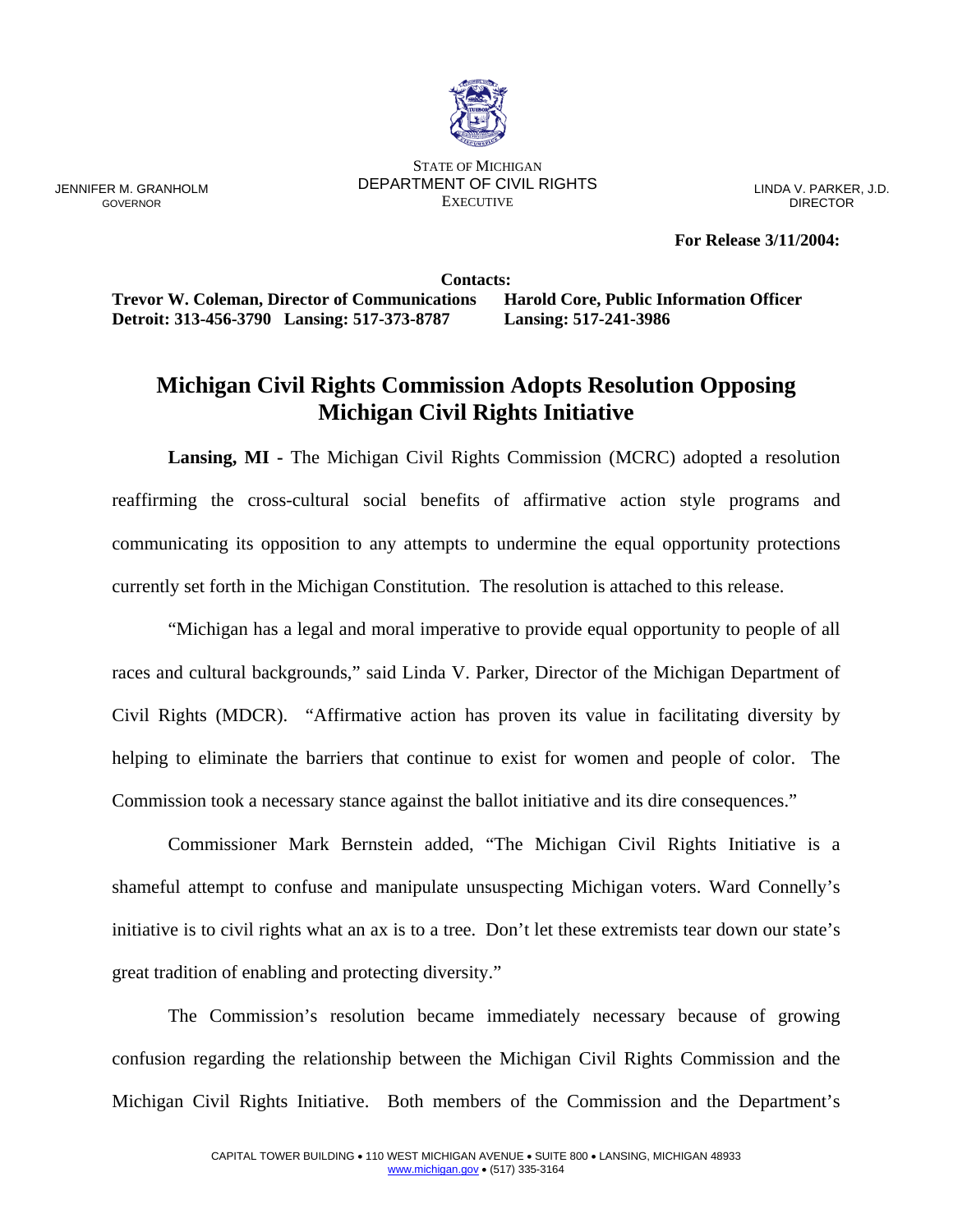offices have received calls by individuals assuming the two are related. **The resolution was issued in part to clarify that the MCRC and MDCR are in no way affiliated with the ballot initiative titled the Michigan Civil Rights Initiative, or its sponsoring organization the Michigan Civil Rights Coalition.**

 The Commission has also formed a subcommittee to address and identify further actions with regard to its opposition to the initiative.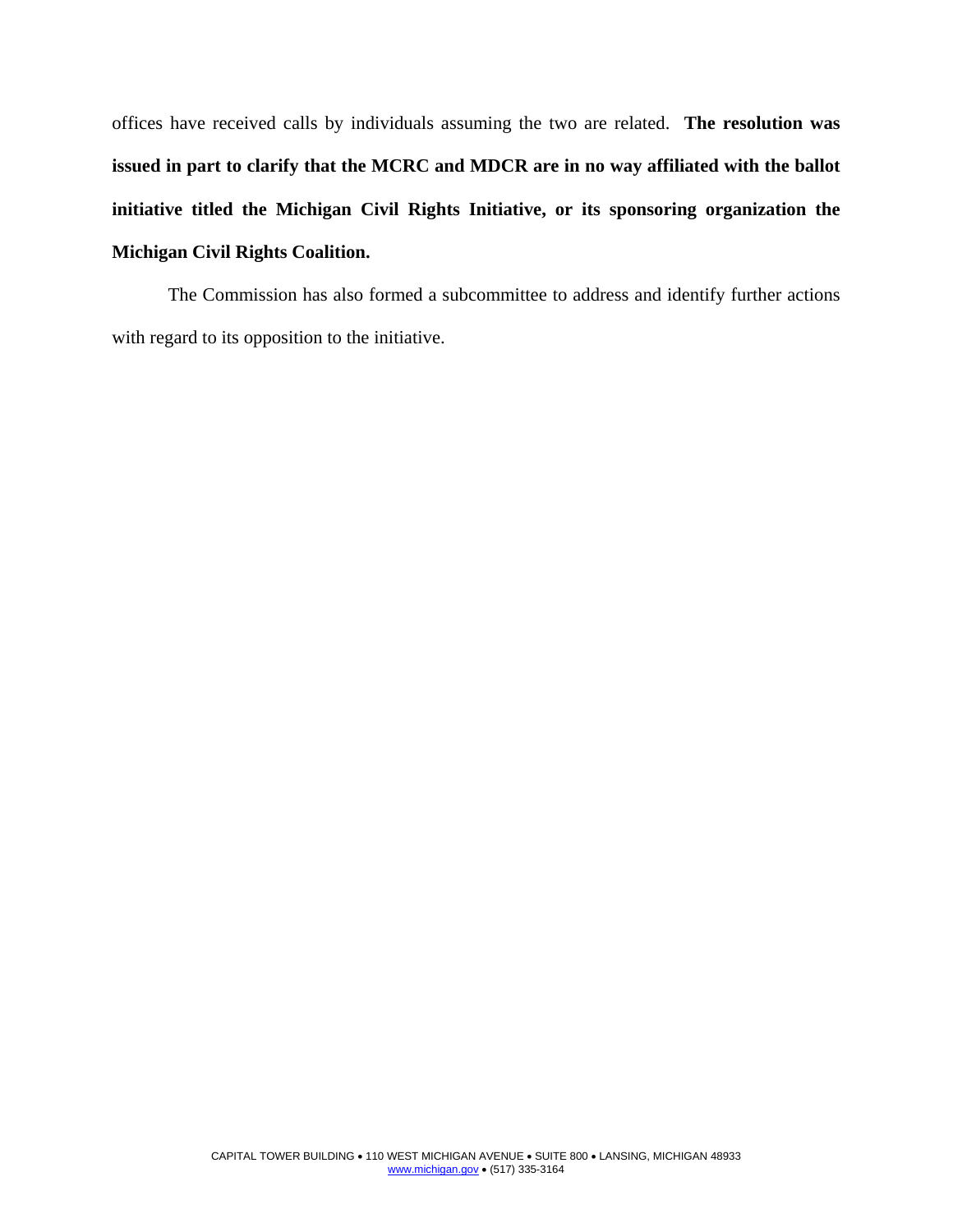## **Michigan Civil Rights Commission Resolution on the Michigan Civil Rights Initiative**

*Whereas*, the Michigan Civil Rights Commission was created by the Michigan Constitution of 1963 to carry out the guarantees against discrimination articulated in Article I, Section 2; and

*Whereas*, Article I, Section 2 of the Michigan Constitution provides that no person shall be denied the equal protection of the laws, nor be discriminated against because of religion, race, color or national origin; and

*Whereas*, as further stated in Article V, Section 29, the Michigan Constitution directs the Commission to investigate alleged discrimination against any person because of religion, race, color, national origin, sex, age, marital status, height, weight, arrest record and physical and mental disabilities; and

*Whereas*, the Michigan Civil Rights Commission recognizes the valuable contributions made to society by women and men of various cultures and ethnic groups and persons with disabilities; and

*Whereas*, affirmative action has proven its value as an effective tool in the removal of barriers for women and men of various ethnic cultural groups who have been denied equal access to participation in education, employment, housing, and contracts on an equal basis; and

*Whereas*, the Michigan Civil Rights Initiative is not an initiative that is sponsored or advocated and is, in fact, opposed by the Michigan Civil Rights Commission; and

*Whereas*, the Michigan Civil Rights Initiative represents an attempt to mislead Michigan voters regarding the issue of discrimination by state entities; and

*Whereas*, the Michigan Civil Rights Initiative is inconsistent with the Constitutional mandate of the Michigan Civil Rights Commission and the mission of the Department of Civil Rights; and

*Therefore, be it resolved* that the Michigan Civil Rights Commission will continue to act to eliminate discrimination and to ensure fair and equal access to